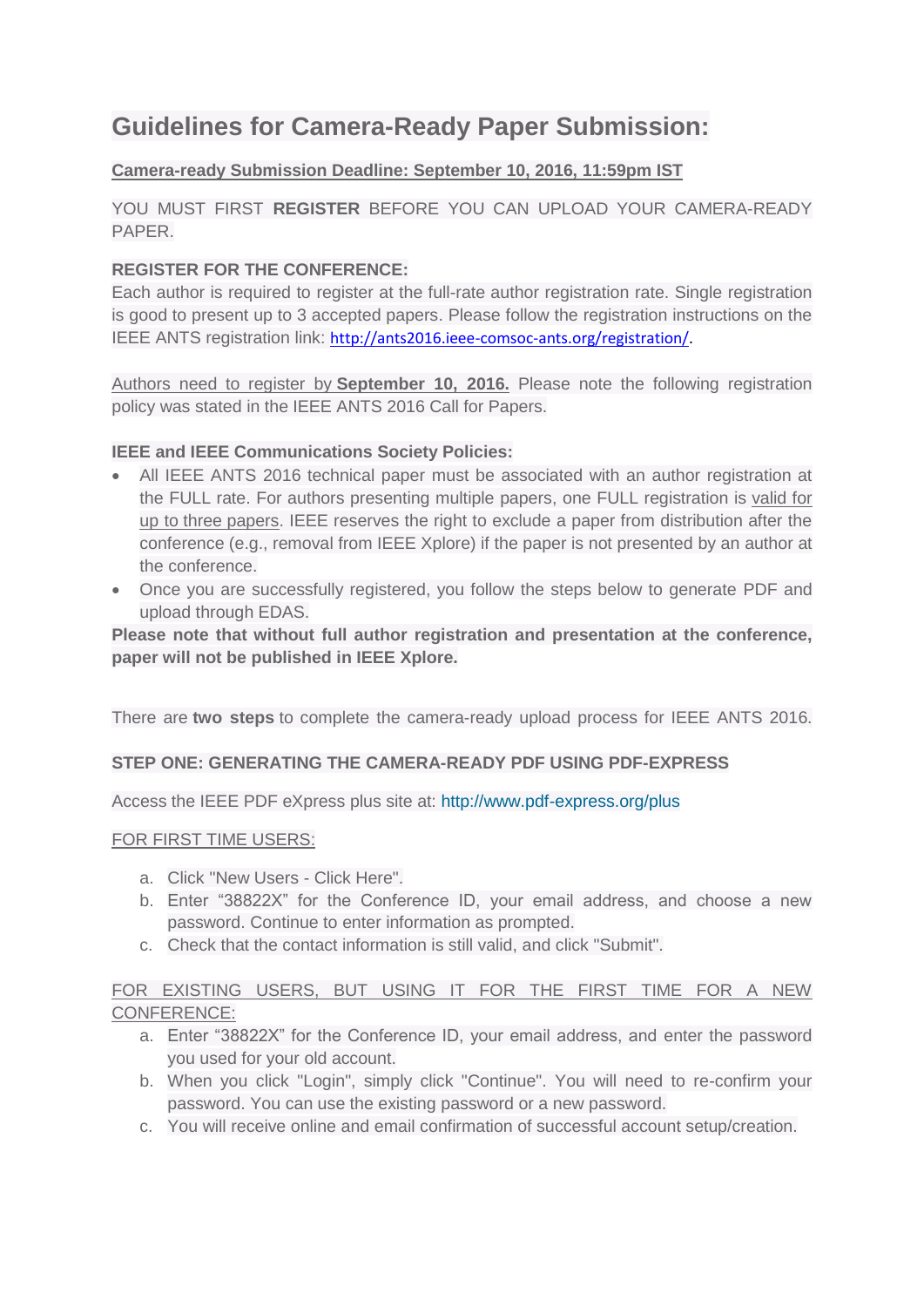#### FOR RETURNING (ALL) USERS:

- a. Enter "38822X" for the Conference ID, email address and password. You will be prompted to check your information. Once you accept it you will move to the next page.
- b. For each conference paper, click "Create New Title".
- c. Enter identifying text for the paper (title is recommended but not required).
- d. Click "Submit PDF for Checking" or "Submit Source Files for Checking or Converting".
- e. Indicate platform, source file type (if applicable), click Browse and navigate to file, and click "Upload File". You will receive online and email confirmation of successful upload.
- f. You will receive an email with your Checked PDF or IEEE PDF eXpress Plus-converted PDF attached. If you submitted a PDF for Checking, the email will show if your file passed or failed.
- g. Download the successfully converted PDF file to your computer. You will need to upload this file on the EDAS system.

#### **STEP TWO: UPLOAD THE CAMERA-READY PAPER AND IEEE COPYRIGHT FORM**

### **Please leave the registration code blank, as validation of payment is done by third party.**

Once you have the PDF-Express generated camera-ready paper, login to the EDAS system and select your ANTS paper. From there on, follow the instructions below to submit the camera-ready submission:

- a. Uploading final manuscripts for accepted papers is essentially the same as uploading your review manuscript. Do NOT register a new paper!
- b. In EDAS, go to "My papers" and click on the link under "Upload paper" (refer the figure below).
- c. During upload, EDAS checks whether your paper meets the conference formatting requirements. In particular, it checks that all fonts are embedded.





Authors of accepted papers should also submit the copyright form via the (c) link in the "My Papers" tab, as shown below: